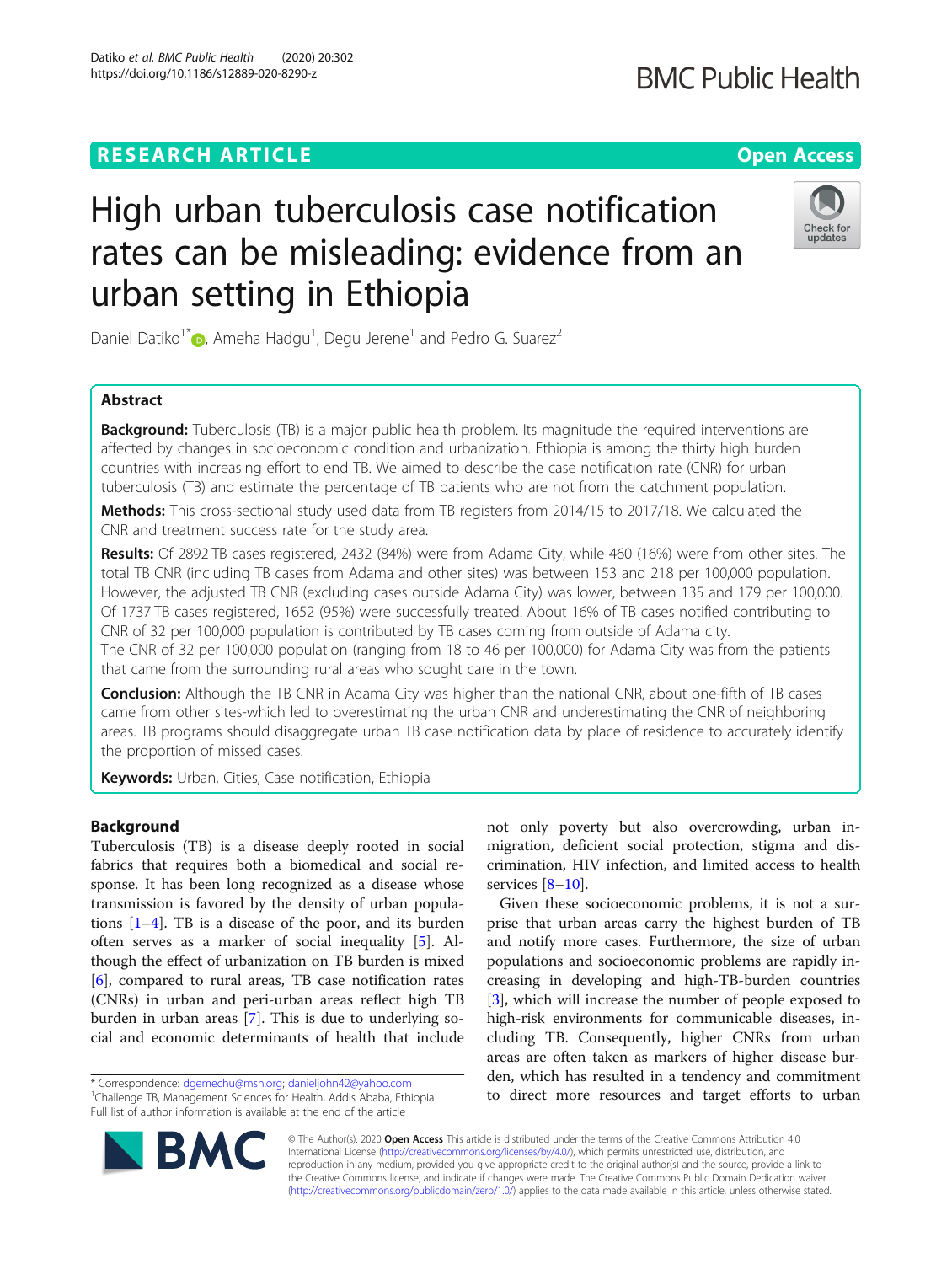areas through ambitious major global Zero TB initiatives [[6,](#page-5-0) [11](#page-5-0)]. However, other factors that contribute to higher TB case notification in cities or draw cases to cities are rarely considered. The "pull" factors that lead to seeking care in urban areas might influence the CNR. These factors might include the need for better health care, inadequacies in rural TB services, inaccessibility of services, patient preference, stigma and discrimination, limited case-finding interventions, shortage of diagnostic facilities, or inadequate technical capacity of health care workers. Despite these factors, in rural areas there has been limited effort to disaggregate TB patients to their place of residence and calculate the actual CNR by the source community for the notified TB cases. TB patients in peri-urban areas travel to seek care in urban facilities which compromises patient follow up. Outcomes for patients are, therefore, undermined; these include increased loss to follow-up, poor treatment adherence (due to inadequacies in referral linkage to treatment sites and the need for frequent travel to distant sites by patients), and unaffordable cost of seeking care. Because these patients come from other catchment areas, they are subject to more out-of-pocket expenditures and opportunity costs, which extend from the patient to their households or relatives  $[12, 13]$  $[12, 13]$  $[12, 13]$  $[12, 13]$ . These factors contribute to making TB services prohibitively expensive and demand attention from National TB Programs (NTPs) [[14](#page-5-0)–[17\]](#page-5-0).

On one hand, urban areas consistently have higher CNRs, more than the estimated TB burden in some cities [\[18](#page-5-0)]. The higher CNRs in urban areas, on the other hand, may lead to an inaccurate impression of higher success in terms of achieving targets for case finding and lead to reluctance, and reduction in efforts, to intensify case finding within the community. The NTP assumes equal incidence for urban and rural TB and reports cases by reporting site, not the address where patients live. To our knowledge, there has been no national review to see if urban areas have actually achieved targets or missed cases within their populations.

#### Objective

The aim of this study was to describe urban CNR and estimate the percentage of TB patients who came from other catchment areas in the study area.

## Methods

#### Study area and design

This was a cross-sectional study involving the analysis of secondary data from the unit TB registers in urban areas.

Ethiopia is among the 30 high-TB-burden countries [[7\]](#page-5-0). TB diagnostic and treatment services are provided in health centers and hospitals. The End TB strategy has

been adopted and the country is committed to reaching missed TB cases in the vulnerable population.

Adama is one of the urban areas in Oromia region, located about 100 km away from Addis Ababa, the capital of Ethiopia. It has a population of about 386,237 people living in the areas. The health service coverage has reached to 95% of the population. Adama city is surrounded by rural district and rural communities who dwell on farming. A total of 26 health facilities, one public hospital, two non-governmental organization (NGO) clinics, 8 public health centers, and 15 private facilities provide health services to the population in the area. All public and private health facilities provide TB screening services for their clients. Ninety-two percent of the health facilities provide diagnostic and treatment services while 77% provide diagnostic services. TB case finding and treatment outcome data were obtained from the TB registers of facilities in Adama City from 2014/15 to 2017/18. All TB patients that were registered and received treatment in the selected health facilities were included in the study.

## Data management

#### Data sources and variables

The variables used for the study include age, sex, place of residence, age, TB classification, TB category, and the treatment outcome. The data were obtained from unit TB registers in the health facilities. The outcome variables are case notification rate and treatment success rates.

## Data collection and quality assurance

Health facilities providing TB diagnosis and treatment services record and report their quarterly case notification data and treatment outcomes from their unit TB registers. The data for this study were extracted from those registers. A senior data expert worked with the Oromia Zonal Cluster Coordinator and Adama City TB Program Coordinator, and TB focal persons collected the data. In discussion with the TB focal person in the health facilities, we have identified all TB registers that were used and currently in use for patient registration and follow up for the study period. All the data from the registers were entered into using trained data clerk loosely working with our senior data analyst. We used an electronic data capturing method. All TB unit registers containing lists of TB patients' records for the study period were scanned. The data were transcribed by a senior data clerk. The senior data expert worked with the senior data clerk to conduct the data entry, cleaning, and analysis.

#### Data analysis

The data were analyzed by age, sex, TB classification, TB category, treatment outcome, and place of residence.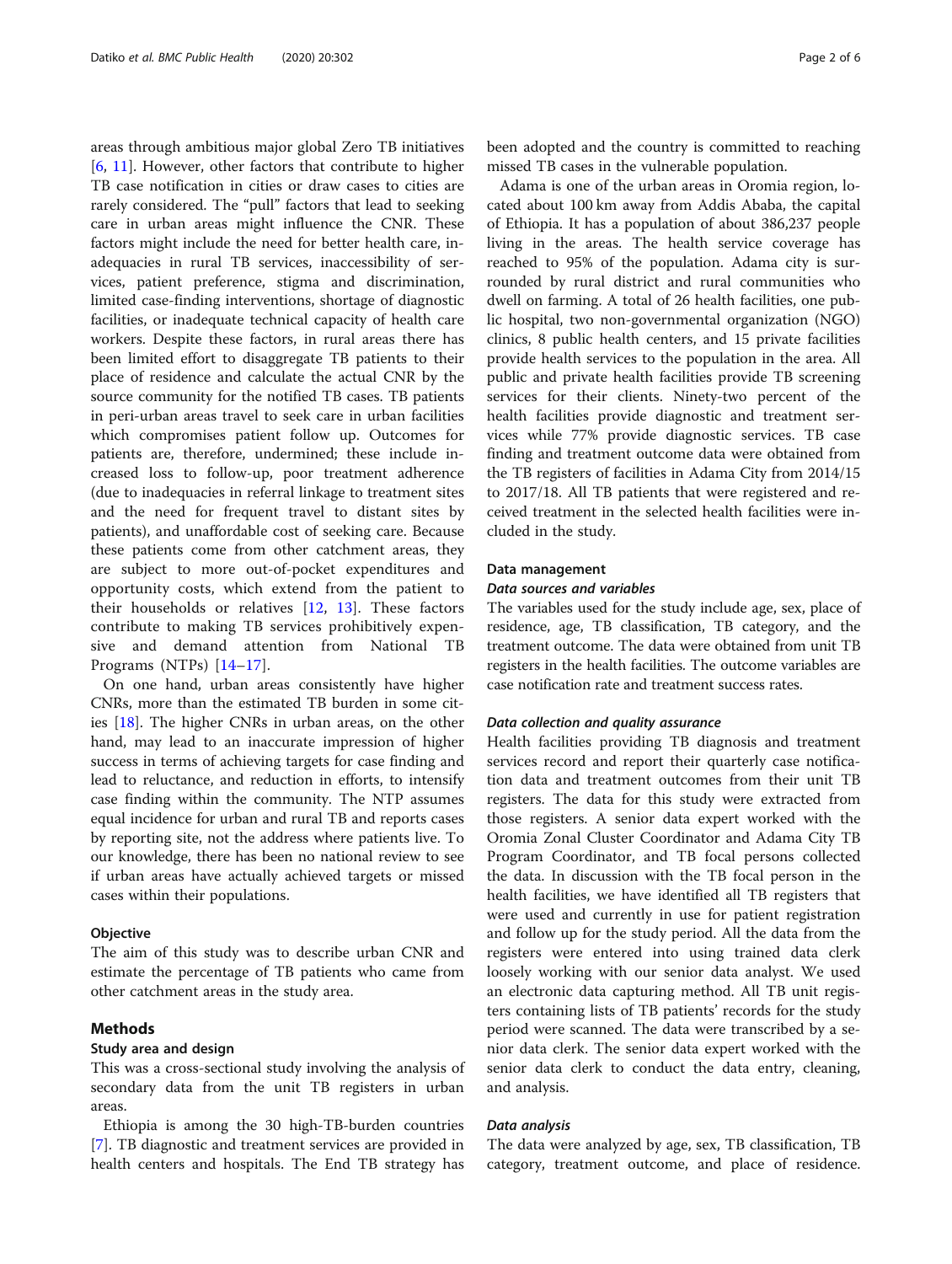Patients were classified into two groups based on their place of residence: those from Adama City and those from outside the city. The CNR was calculated by the number of TB cases notified per 100,000 population. The treatment success rate was calculated by dividing the number of TB cases cured or who completed treatment by the total number of TB cases registered for treatment. Case finding and treatment outcomes were calculated based on the standard definition in the national guidelines. No report was generated based on place of residence, however.

#### Ethical considerations

Because this study was a retrospective review of data gathered under routine program implementation as a public health practice, ethical approval was not required as no personally identifiable data were collected, so the privacy and confidentiality of patients were assured.

## Results

## Tuberculosis case finding

A total of 2892 TB cases were registered at health facilities providing TB services in Adama City. Of these, 2432 (84%) TB cases were from Adama City, while 460 (16%) were from other catchment areas (Table 1). Of 2432 TB cases, 46% of the TB cases were females and 60% were in the age range of 25–64 years. The mean age was 31 years (SD + 14.5). Of the total number of cases, 34% (981) were bacteriologically confirmed (PPOS), 29% (822) were pulmonary negative (PNEG), and 37% (1072) were extrapulmonary (EPTB) cases. Of the TB cases, 95% of the TB cases were newly diagnosed, and 7% were children under the age of 15 years.

The total or unadjusted TB CNR (including TB cases registered from the Adama catchment population and nearby catchment population) varied between 153 and 218 per 100,000 population over the 1 years of the study. However, the adjusted TB CNR (excluding TB cases outside of Adama City) fell between 135 and 179 per 100, 000 population. On average, about 16% of the TB cases

Table 1 TB cases notified in Adama City, 2014/15-2017/18

| TB Case Finding <sup>a</sup> | PPOS <sup>b</sup> | PNFGC | <b>FPTB</b> <sup>d</sup> | Total |
|------------------------------|-------------------|-------|--------------------------|-------|
| Within Adama                 | 801               | 691   | 928                      | 2420  |
|                              | 82%               | 84%   | 87%                      | 84%   |
| Outside Adama                | 180               | 131   | 144                      | 455   |
|                              | 18%               | 16%   | 13%                      | 16%   |
| Total                        | 981               | 822   | 1072                     | 2875  |
|                              | 100%              | 100%  | 100%                     | 100%  |

<sup>a</sup>17 TB cases were not included because the patients' addresses were missing<br>**bppOS:** pulmonany smost positive TB cases <sup>S</sup>PNEG: clinically diagnosed smoar PPOS: pulmonary smear positive TB cases <sup>c</sup>PNEG: clinically diagnosed smear negative pulmonary TB cases <sup>d</sup>EPTB: extra pulmonary TB cases

notified by the Adama City TB program were not from the Adama catchment population (Table 2).

The CNR of 32 per 100,000 population (ranging from 18 to 46 per 100,000) for Adama City was from the patients that came from the surrounding rural areas who sought care in the town (Fig. [1\)](#page-3-0).

## Tuberculosis treatment outcomes

Of 1782 TB cases registered, data about treatment outcome were available for 1737 (97%) cases. The treatment success rate was 95% both from outside and within Adama City; i.e., 65% completed treatment (65% from Adama City and 61% from outside) and 30% were cured (28% from Adama City and 34% from outside). There is no statistically significant difference in treatment outcome among patients, whether they reside within Adama City or not  $(P = 0.45)$  (Tables [3](#page-3-0) and [4\)](#page-3-0).

#### **Discussion**

In this study, we report high TB CNRs in Adama City. However, about one-fifth of the TB cases notified were contributed by patients from outside the catchment population. This overstates the urban CNR and underestimates the CNR of the neighboring catchment areas. However, disaggregating the data about TB cases by place of residence offset the high CNR in urban and low CNR in adjacent communities, which could give the real picture of TB case notification in the areas. Like other studies in urban populations  $[19-21]$  $[19-21]$  $[19-21]$ , studies from Ethiopia show that the urban population, representing only 8% of the country's population, contributed 11% of the total TB cases notified [\[22](#page-5-0)]. This phenomenon could be due to patients coming from neighboring catchment areas for access to better diagnostics and availability of technical expertise, thereby increasing urban poverty,

**Table 2** Trends in TB case notification in Adama City, 2014/15– 2017/18

| Year                                  | 2014/15 | 2015/16 | 2016/17 | 2017/18 |
|---------------------------------------|---------|---------|---------|---------|
| Total population                      | 323,999 | 338,940 | 355,475 | 372,817 |
| TB cases treated in<br>Adama City     | 707     | 760     | 762     | 569     |
| TB cases living in<br>Adama City      | 581     | 604     | 667     | 502     |
| % TB cases living in<br>Adama city    | 82.2%   | 79.5%   | 87.5%   | 88.2%   |
| CNR (per 100,000 population)*         |         |         |         |         |
| TB cases enrolled in<br>Adama City    | 218     | 224     | 214     | 153     |
| TB cases living in<br>Adama City      | 179     | 178     | 188     | 135     |
| TB cases living outside<br>Adama City | 39      | 46      | 26      | 18      |

 $*$   $X^2 = 12$ , *P*-value = 0.213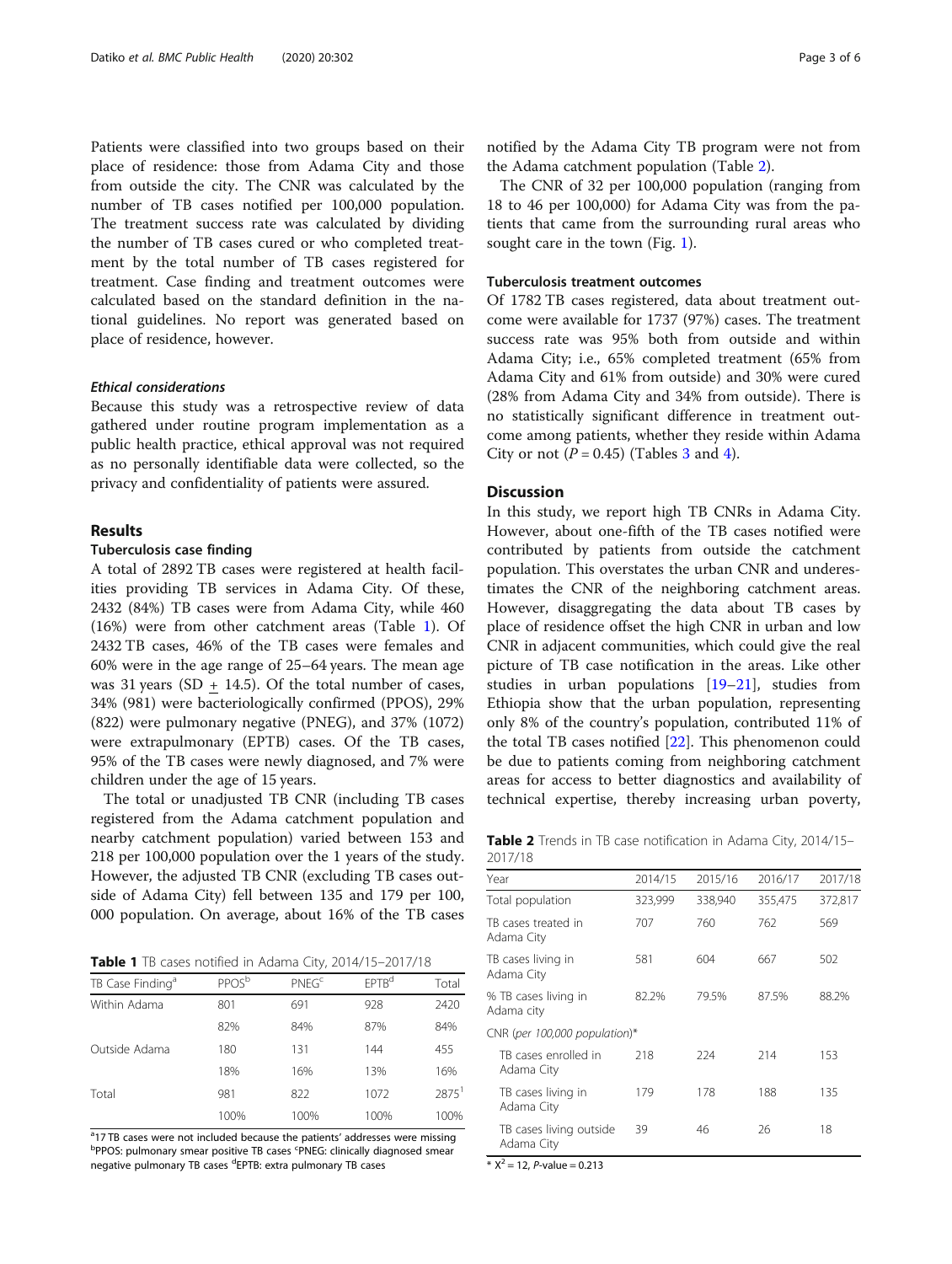<span id="page-3-0"></span>

overcrowding, urban migration, HIV infection, and disease transmission [[9\]](#page-5-0). This pattern of care seeking might have contributed to the increasing focus on urban TB programs.

The Zero TB Cities Initiative is one of the major efforts to combat TB and its transmission [\[6](#page-5-0)]. Such efforts, however, should consider detailed analysis of case finding in urban areas by place of residence, which is not commonly done [[22\]](#page-5-0). Without specific analysis with regard to place of residence, the CNR of adjacent rural districts may be underestimated and the urban CNR may be inflated. Thus, high CNRs may give the impression that targets are being met in urban areas and may lead to reluctance to target TB in surrounding areas by urban TB programs. Inadequate data can, in turn, affect resource allocation. An increase in resources for urban TB programs could undermine efforts to reach surrounding catchment areas, which could contribute to continued disease transmission in peri-urban areas.

Evidence has shown that disaggregation of data about notified TB cases by urban or rural place of residence has reduced the CNRs of areas that were known for

Table 4 Treatment outcomes of TB cases treated in Adama

Table 3 Treatment outcomes of TB cases in Adama City, 2014/ 15–2017/18

| Treatment outcome                | PPOS <sup>a</sup> | <b>PNEG</b> b | EPTB <sup>c</sup> | Total |
|----------------------------------|-------------------|---------------|-------------------|-------|
| Cured <sup>*</sup>               | 515               |               |                   | 515   |
|                                  | 88%               |               |                   | 30%   |
| Treatment completed <sup>®</sup> | 52                | 507           | 612               | 1137  |
|                                  | 9%                | 95%           | 94%               | 65%   |
| Treatment failure                | 2                 | 3             | 8                 | 13    |
|                                  | 0%                | 1%            | 1%                | 1%    |
| Died                             | 9                 | 20            | 23                | 52    |
|                                  | 2%                | 4%            | 4%                | 3%    |
| Lost to follow-up                | 3                 | 6             | 5                 | 14    |
|                                  | 1%                | 1%            | 1%                | 1%    |
| Moved to MDR-TB register         | $\overline{4}$    | $\Omega$      | $\overline{2}$    | 6     |
|                                  | 1%                | 0%            | 0%                | 0%    |
| Total                            | 585               | 536           | 650               | 1737  |
|                                  | 100%              | 100%          | 100%              | 100%  |

<sup>a</sup>PPOS Pulmonary smear positive TB cases <sup>b</sup>PNEG Clinically diagnosed sear negative pulmonary TB cases 'EPTB Extra pulmonary TB cases<br>The mean treatment success rate (sure rate d) | treatment co The mean treatment success rate (cure rate d + treatment competed rate) of PPOS cases was 97% (SE = 0.007) and PNEG was 95% (SE = 0.009), Z = 1.72  $p$ vale = 0.086 with no statistical significance. In comparison with EPTB compare to EPTB with treatment success rate of 94% 9SE = 0.009),  $Z = 2.52$ , p-value = 0.012 which is statistically significant

| City, 2014/15-2017/18                 |       |                |              |       |
|---------------------------------------|-------|----------------|--------------|-------|
| Treatment Outcome <sup>a</sup>        |       | Outside Adama  | Inside Adama | Total |
| Cured                                 | No.   | 98             | 417          | 515   |
|                                       | %     | 34%            | 28%          | 30%   |
| Treatment completed                   | No.   | 175            | 962          | 1137  |
|                                       | %     | 61%            | 65%          | 65%   |
| Treatment failure                     | No.   | $\overline{2}$ | 11           | 13    |
|                                       | %     | 1%             | 1%           | 1%    |
| Died                                  | No.   | 8              | 44           | 52    |
|                                       | %     | 3%             | 3%           | 3%    |
| Lost to follow-up                     | No.   | $\overline{4}$ | 10           | 14    |
|                                       | %     | 1%             | 1%           | 1%    |
| Moved to MDR-TB <sup>b</sup> register | No. 2 |                | 4            | 6     |
|                                       | %     | 1%             | 0%           | 0%    |
| Total                                 | No.   | 289            | 1484         | 1737  |
|                                       | %     | 100%           | 98%          | 100%  |

Treatment success rate was 95% (34% cured and 61% treatemen comlplted) for those from outside Adama and 93% (28% cured and 65% treatemen comlplted) for those from inside Adama city, with no statistical significance,  $p = 0.45$ 

<sup>a</sup>Comparison of treatment outcome was not statistically signficant,  $X^2 = 35$ , *p*-value = 0.243

MDR-TB Multi drug resistant tuberculosis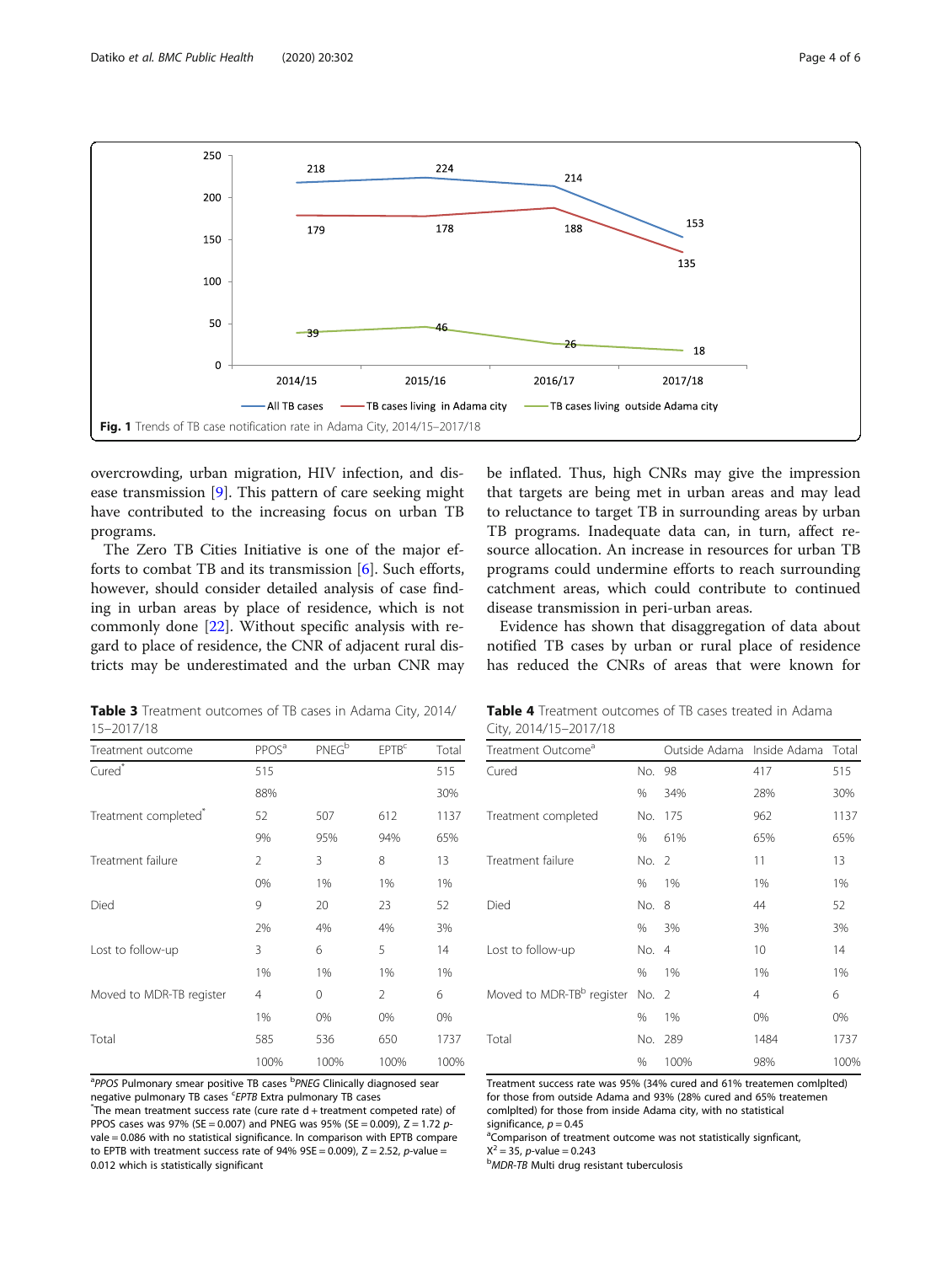higher CNRs and increased the CNRs of areas that did not report many cases. A ten-year review of TB cases notified by districts in southern Ethiopia showed that about 23% of the TB cases notified came from other catchment areas or districts. The disaggregation of TB cases by their residence reduces the high CNRs of urban areas and increases the lower CNRs in adjacent rural areas [\[23](#page-5-0)].

Higher CNRs could be driven by patient preference, better service quality, increased geographic accessibility, better community awareness, and access to better diagnostics and treatment [[23\]](#page-5-0). Analysis of CNR by place of residence offsets both under- or over-reporting in urban and rural communities. Failure to consider this reality may contribute to urban bias, with the possible resource implications mentioned above, and may affect the type and magnitude of interventions designed by NTPs. Therefore, interventions in urban settings should analyze cases by place of residence, consider factors underlying higher CNRs, and design appropriate interventions to reach TB cases missed in the urban population.

While there are clear justifications for prioritizing TB in urban areas, other factors should be considered to ensure efficient use of scarce resources. In most resource-limited settings, a significant portion of urban health-service seekers come from rural areas, sometimes travelling long distances, due to lack of quality health services in remote areas. In addition, frequent bidirectional movements of people between urban and rural areas [\[24](#page-5-0)] for various purposes may increase disease transmission. Since most project-driven TB case-finding efforts use accessibility, feasibility, and yield as criteria for selection of intervention sites, there is a high probability that remote, rural, and low-case-notifying areas will be left behind. This issue suggests the need for review of the deceptively high CNRs in urban areas, so that efforts to reach remote areas or areas with low CNRs are not undermined. Urban areas, with their higher populations and compromised socioeconomic conditions, require interventions to strengthen the networking of urban-rural programs to reach their actual catchment populations in order to improve case finding. Ending TB will only be possible if the urban rural disaggregation of data leads designing interventions and reaching missed cases whether they are not diagnosed which will remain to be source of continued transmission or diagnosed and not notified by the health system.

In the absence of subnational TB prevalence reports, TB investment and the performance of TB programs should be evaluated in the light of actual CNRs, using data about patients' place of residence as well as their place of treatment. This analysis will ensure the use of accurate data for decision-making and action. Further analysis of program limitations related to referral

linkages, treatment success, and program capacity to reach target populations is needed.

Failure to account for patients from Adama City who might have sought care in surrounding rural areas could have led to underestimating the CNR in urban areas, and inability to verify the address registered, whether it is place of residence or temporary address, might have affect the results. Our study is limited to Adama city and did not measure the case notification and treatment success of the surrounding population which could give better estimate of the contribution of rural communities and identify TB cases from urban who received treatment in the rural. Further study is required to understand the patient flow between urban and rural areas to estimate CNRs in such settings.

This study could be generalized to urban sites were TB patients receive services within the catchment population and receive patents from surrounding areas that could increase the reported case notification of urban sites. In areas where patients are not strictly receiving treatment within their place of residence such underestimation of the real picture of the surrounding sites could be noticed while the urban areas could have higher notification rate which could be misleading. The results of the study should be cautiously interpreted as the sample size across the two groups was small to pick statistical difference among the two groups.

## Conclusion

Urban TB program managers need to understand that the number of TB cases notified from urban areas includes cases from surrounding sites. Therefore, NTPs should analyze urban TB data by disaggregating the data by place of residence to identify gaps in case finding and strengthen urban case finding to reach missed or unreached cases in urban communities. Larger studies are warranted to address the needs of key populations in urban areas.

#### Abbreviations

CNR: Case Notification rate; EPTB: Extra pulmonary Tuberculosis; HIV: Human Immunodeficiency Virus; NTP: National Tuberculosis Program; PNEG: Pulmonary Smear Negative Tuberculosis; PPOS: Pulmonary Smear Positive Tuberculosis; TB: Tuberculosis

#### Acknowledgements

Special thanks to the Adama City TB Program focal persons and TB clinic staff in the health facilities of Adama City who supported data collection. Thanks to Challenge TB Ethiopia Oromia Regional Manager Mr. Solomon Negash and the Oromia Zonal Cluster Coordinator, Mr. Hatolouf, for his support during data collection. Barbara K. Timmons edited the paper.

#### Disclaimer

This publication reflects only the authors' views, and USAID/Challenge TB or MSH is not liable for any use that may be made of the information contained herein.